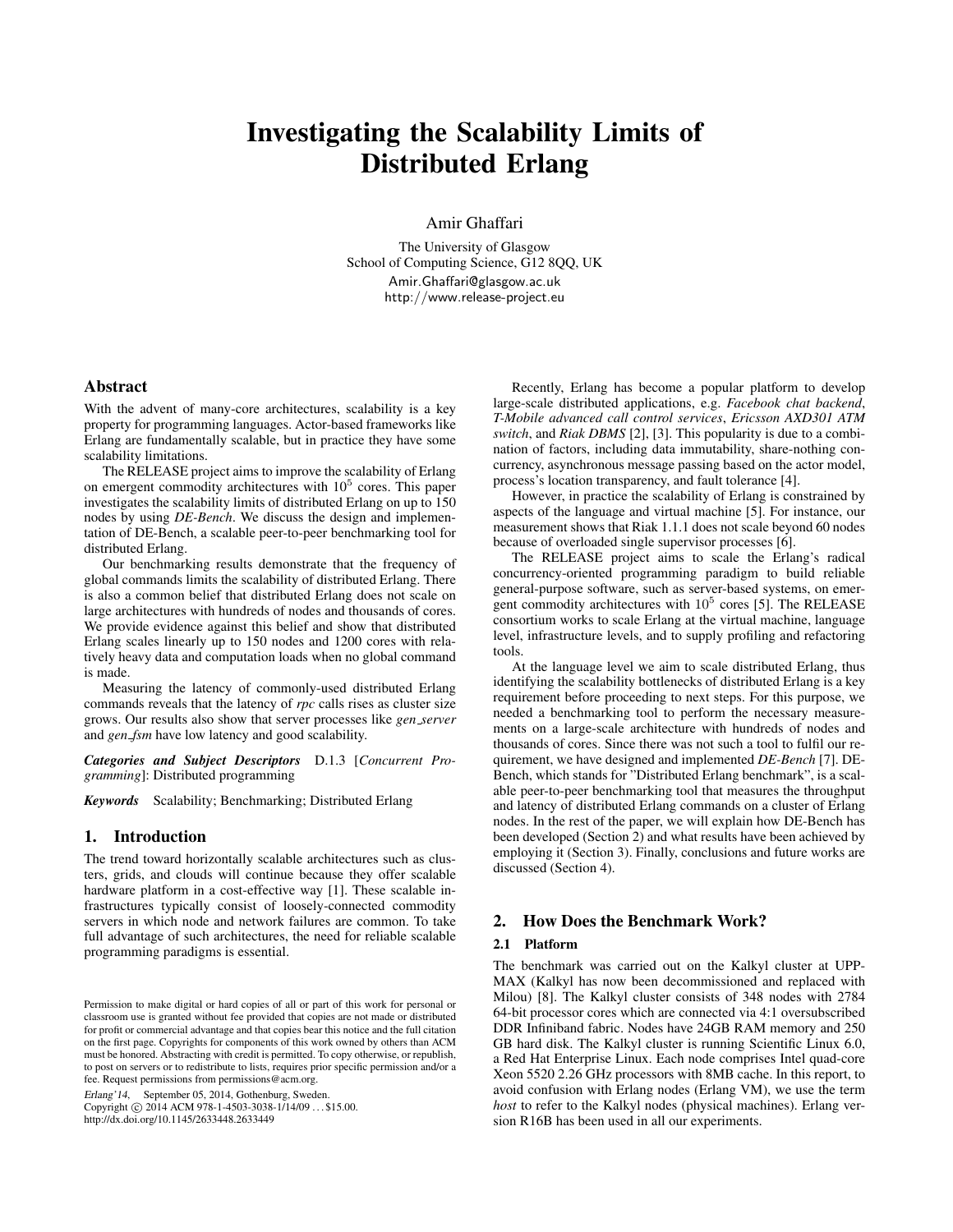

Figure 2: DE-Bench's Internal Workflow



Figure 1: 2 hosts and 2 Erlang VMs per each host

#### 2.2 Hosts and Nodes Organization

The same as an ordinary distributed Erlang application, our benchmark consists of a number of Erlang Virtual Machines (Erlang VMs) communicating with each other over a network. The benchmark is run on a cluster of hosts and there can be multiple Erlang VMs on each host, however, each Erlang VM runs only one instance of DE-Bench. For example, Figure 1 depicts a cluster with 2 hosts and 2 Erlang nodes (Erlang VMs) per host. As shown, a node can communicate with all the other nodes in the cluster regardless of whether nodes are located on the same host or not. DE-Bench follows a peer-to-peer model in which all nodes perform the same role independently, and so there is no specific node for coordination or synchronisation. The peer-to-peer design of DE-Bench improves scalability and reliability by eliminating central coordination and single points of failure.

## 2.3 The Design and Implementation of DE-Bench

To evaluate the scalability of distributed Erlang, we measure how adding more nodes to a cluster of Erlang nodes would increase the throughput. By *throughput* we mean the total number of successfully executed distributed Erlang commands per experiment. DE-Bench is based on Basho Bench, an open source benchmarking tool for Riak NoSQL DBMS [9].

One interesting feature of Erlang is its support for failure recovery. Processes in an Erlang application can be organised into a hierarchical structure in which parent processes monitor failures of their children and are responsible for their restart [10]. DE-Bench uses this feature to provide a fault-tolerant service. Figure 2 represents the internal workflow of DE-Bench. Initially, a supervisor process runs a number of worker processes in parallel on a node. The number of worker processes on each node is definable through a configuration file. As each host in the Kalkyl cluster has 8 cores, we run 40 worker processes on each node to exploit available cores. The supervisor process supervises all the worker processes and keeps them alive by restarting them in case of failure. A worker process randomly selects an Erlang node and a distributed Erlang command from the configuration file and runs that command on the selected node. There are three kinds of commands in DE-Bench:

- *Point-to-Point* (P2P): In P2P commands, a function with tunable argument size and computation time is run on a remote node. Figure 3 depicts the argument size and computation time for a P2P command. As the figure shows, firstly, a function with argument size *X* bytes is called. Then, a non-tail recursive function is run on the target node for *Y* microseconds. Finally, the argument is returned to the source node as result. P2P commands include *spawn*, *rpc*, and synchronous calls to server processes, i.e. *gen server* or *gen fsm*.
- *Global commands*: When a global command is run, all the nodes in a cluster get involved, and the result will be ready once the command runs successfully on all nodes. Global commands such as *global:register name* and *global:unregister name* are defined in the OTP *global* module.
- *Local commands*: In local commands such as *register name*, *unregister name* and *whereis name*, just the local node gets involved and there is no need to communicate with other nodes in the cluster. The command *whereis name* is a look up in the local name table regardless of whether it is from the *global* module or not.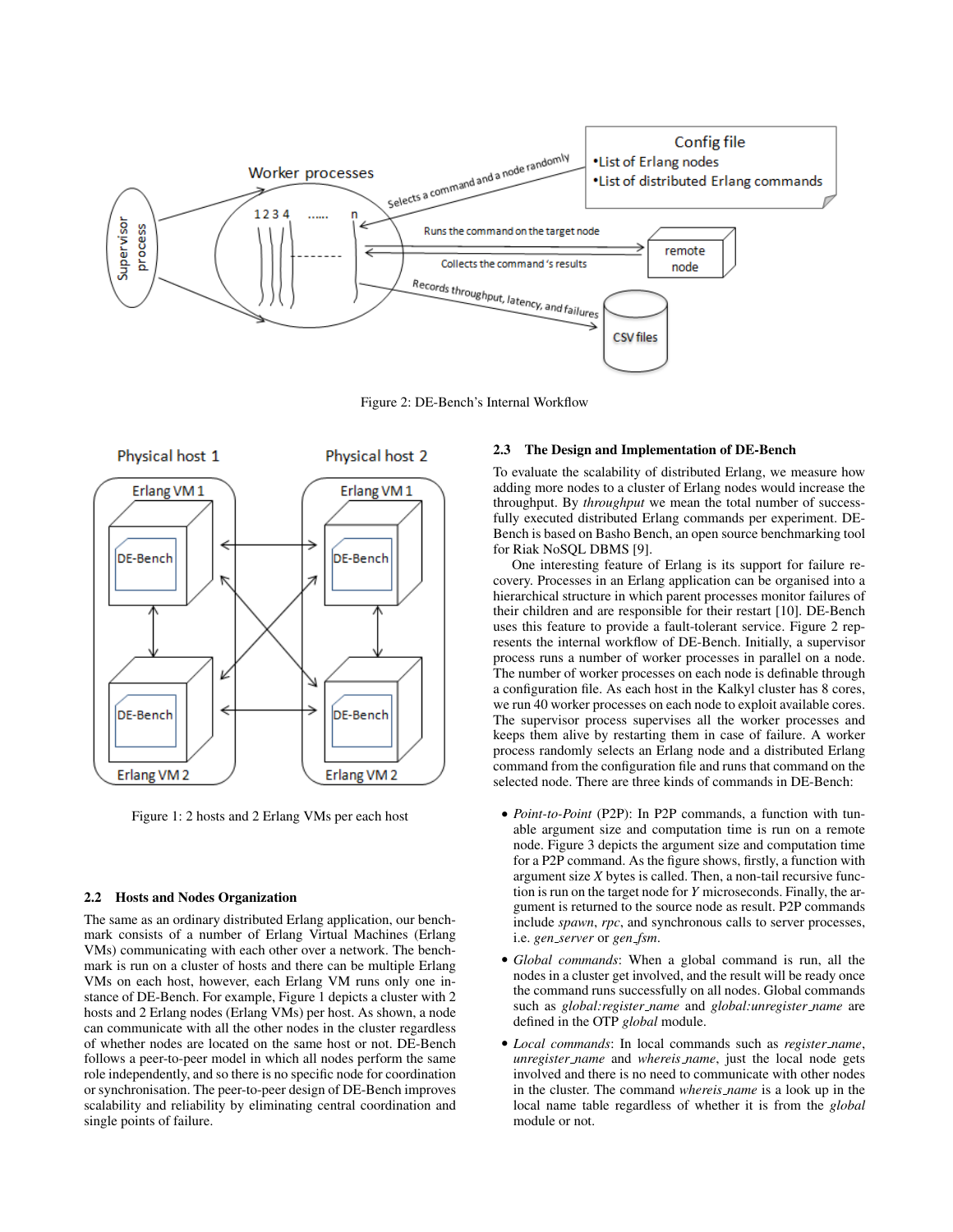After running a command, the latency and throughput of that command is measured and recorded in appropriate CSV files. The CSV files are stored on the local disk of each node to avoid disk access contention and network communication latency.



Figure 3: Argument size  $(X)$  and computation time  $(Y)$  in a P2P command

DE-Bench is extensible and one can easily add new commands into DE-Bench through the *de commands.erl* module. At the time of writing this paper, the following commands are defined and measurable in DE-Bench:

#### 1. P2P commands:

- (a) *spawn(Node, Fun)*: a function is called at a remote node with tunable argument size and computation time as depicted in Figure 3. Since spawn is an asynchronous call, the elapsed time is recorded after receiving an acknowledgment from the remote node.
- (b) rpc*(Node, Fun)*: synchronously calls a function at a remote node with tunable argument size and computation time.
- (c) *server process call*: makes a synchronous call to a generic server process (gen\_server) or a finite state machine process (gen\_fsm) by sending a request and waiting for the reply.
- 2. Global commands:
	- (a) *global:register name(Name, Pid)*: globally associates a name with a pid. The registered names are stored in name tables on every node in the cluster.
	- (b) *global:unregister name(Name)*: removes a globally registered name from all nodes in the cluster.
- 3. Local commands:
	- (a) *register name(Name, Pid)*: associates a name with a process identifier (pid).
	- (b) *unregister name(Name)*: removes a registered name, associated with a pid.
	- (c) *whereis(Name)*: returns the pid registered with a specific name.
	- (d) *global:whereis(Name)*: returns the pid associated with a specific name globally. Although, this command belongs to *global* module, it falls in local commands because it does a lookup in the local name table.

These commands are not used at the same rate in a typical distributed Erlang application. For instance, P2P commands such as *spawn* and *rpc* are the most commonly used ones and global commands like *register name* and *unregister name* are used much less than the others. Thus, to generate more realistic results, we can use each command with a different ratio.

In Erlang, a process identifier (pid) only can be registered once, otherwise an exception is thrown. To prevent the exception, three internal states are defined for a worker process to ensure that after registering a process, all necessary commands like *whereis name* and *unregister name* will be executed afterward. Figure 4 shows the states that a worker process follows to avoid duplicate registration exception. As shown, P2P commands do not change the current state (*state1*). The commands *whereis name(Name)* and *unregister name(Name)* are ignored unless they come after *register name(Name, Pid)*. After running a *register name(Name, Pid)* command, both *whereis name(Name)* and *unregister name(Name)* will be run respectively. To avoid name clashes, a timestamp function is used to generate globally unique names for processes in a cluster.



unregister\_name

Figure 4: Worker Process' Internal States

#### 3. Benchmarking Results

In this section, we employ DE-Bench to measure the scalability of distributed Erlang from different perspectives. In the scalability benchmark, we measure the throughput for different sizes of Erlang clusters and observe how adding more Erlang nodes to a cluster affects the throughput.

The benchmark is conducted on 10, 20, 30, 40, 50, 60, 70, 80, 90, and 100-node clusters and measures the throughput by counting successful operations over the duration of an experiment. The duration of an experiment is specified in the configuration file. All the experiments in this paper run for 5 minutes. There is one Erlang VM on each host and as always one DE-Bench instance on each VM. After the end of each experiment, the generated CSV files from all participating nodes are collected and aggregated to find out the total throughput and failures. For example, for benchmarking a 70-node cluster, 70 instances of DE-Bench are run simultaneously and consequently they will generate 70 CSV files which need to be aggregated to find out the total throughput of the 70-node cluster. To provide reliable results, all experiments are run three times and the middle values are represented in diagrams.

We will measure following aspects of the scalability of distributed Erlang:

- 1. Global Commands: As illustrated previously in Section 2.3, in global commands all nodes in the cluster get involved. This feature of global commands could make them a bottleneck for scalability. To find out the effects of global commands on the scalability of distributed Erlang, we run the measurements with different percentages of global commands.
- 2. Data Size: As shown in Figure 3, the argument size of P2P commands is tunable. To understand the effect of data size on the scalability and performance of an Erlang cluster, we run the benchmark with different argument sizes.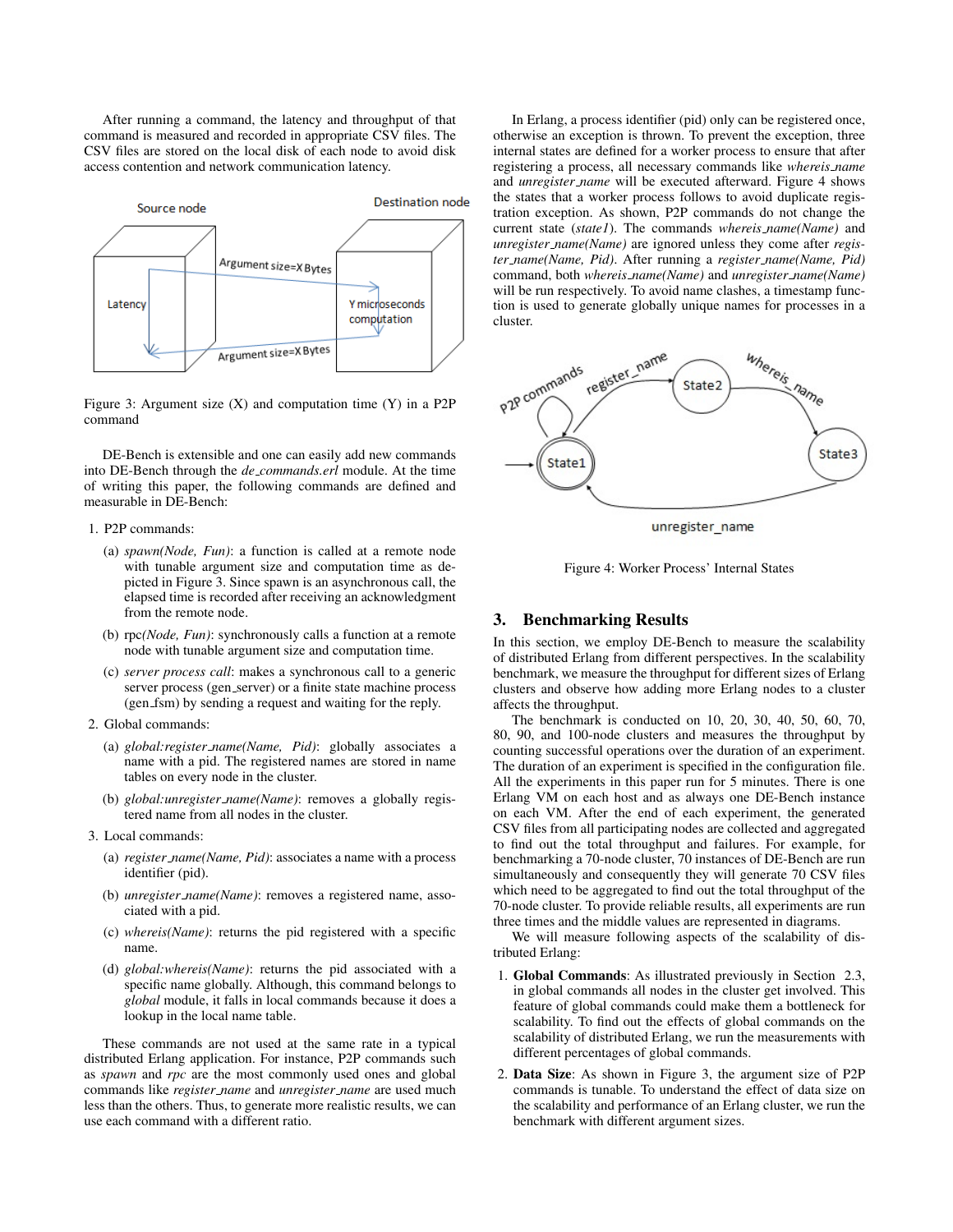3. Computation Time: As with argument size, the computation time of P2P commands is also tunable in DE-Bench (Figure 3). We investigate the effect of computation time on both scalability and performance of distributed Erlang.

#### 4. Data Size & Computation Time:

There is a common belief that distributed Erlang does not scale in a large distributed environment with hundreds of nodes and thousands of cores. To assess this belief, we measure how distributed Erlang scales up to 150 nodes and 1200 cores with relatively heavy data and computation loads.

5. Server Process: There are two popular types of server process in Erlang/OTP: generic server processes (*gen server*) and finite state machine processes (*gen fsm*). This section will inspect the scalability of these server processes, and try to find out whether the server processes are bottlenecks for the scalability of distributed Erlang.

#### 3.1 Global Commands

To find out how global commands affect the scalability of distributed Erlang, we run the benchmark with different frequencies of global commands. The following commands are used in the measurement:

- 1. P2P commands: *spawn* and *rpc* with 10 bytes argument size and 10 microseconds computation time
- 2. Global commands: *global:register name* and *global:unregister name*
- 3. Local commands: *global:whereis(Name)*

Figure 5 shows how frequency of global commands limits the scalability of distributed Erlang. As we see from the diagram, scalability becomes more limited as more global commands are used. For example, when 0.01 percentage of global commands are used (the dark blue curve) , i.e. 1 global command per 10000 P2P commands, distributed Erlang doesn't scale beyond ≈60 nodes.



Figure 5: Scalability vs. Percentage of Global Commands

Figure 6 represents the latency of all the commands that we used in this measurement. The diagram reveals that the latency of both global commands, i.e. *global:register name* and *global:unregister name*, increases dramatically when cluster size grows. For example, we see from the figure that a globally name registration on a 100-node cluster takes  $\approx$  20 seconds which is a considerably long time. The registered names are stored in name tables on every node and these tables are strongly consistent, which means that an update is considered complete only when all nodes have acknowledged it [11]. This lock mechanism for updating the replicated information becomes a bottleneck on large clusters. As we see from Figure 6, the other commands' latencies (i.e. *spawn*, *rpc*, and *whereis*) are very low and negligible in comparison with the global ones.



Figure 6: Latency of Commands

## 3.2 Data Size

This section studies the effect of data size on the scalability of distributed Erlang. As shown in Figure 3, P2P commands have two configurable parameters, i.e computation time and argument size. In this benchmark, the computation time is constant while the argument size of P2P commands change for different experiments. The following commands are used in this benchmark:

• P2P commands, i.e. *spawn* and *rpc*, with 10, 100, 1000, and 10000 bytes argument size and 10 microseconds computation time

Figure 7 represents the scalability of distributed Erlang for different data sizes. The diagram shows that as argument size increases, the performance and scalability decrease. For example the best scalability belongs to 10 bytes data size (the red curve) and the worst scalability belongs to 10K bytes data size (the pink curve).



Figure 7: Scalability vs. Data Size

#### 3.3 Computation Time

This section tries to find out how computation time affects the scalability of distributed Erlang. In this benchmark, the argument size of P2P commands is constant while the computation time changes for different experiments. The following commands are used in the benchmark: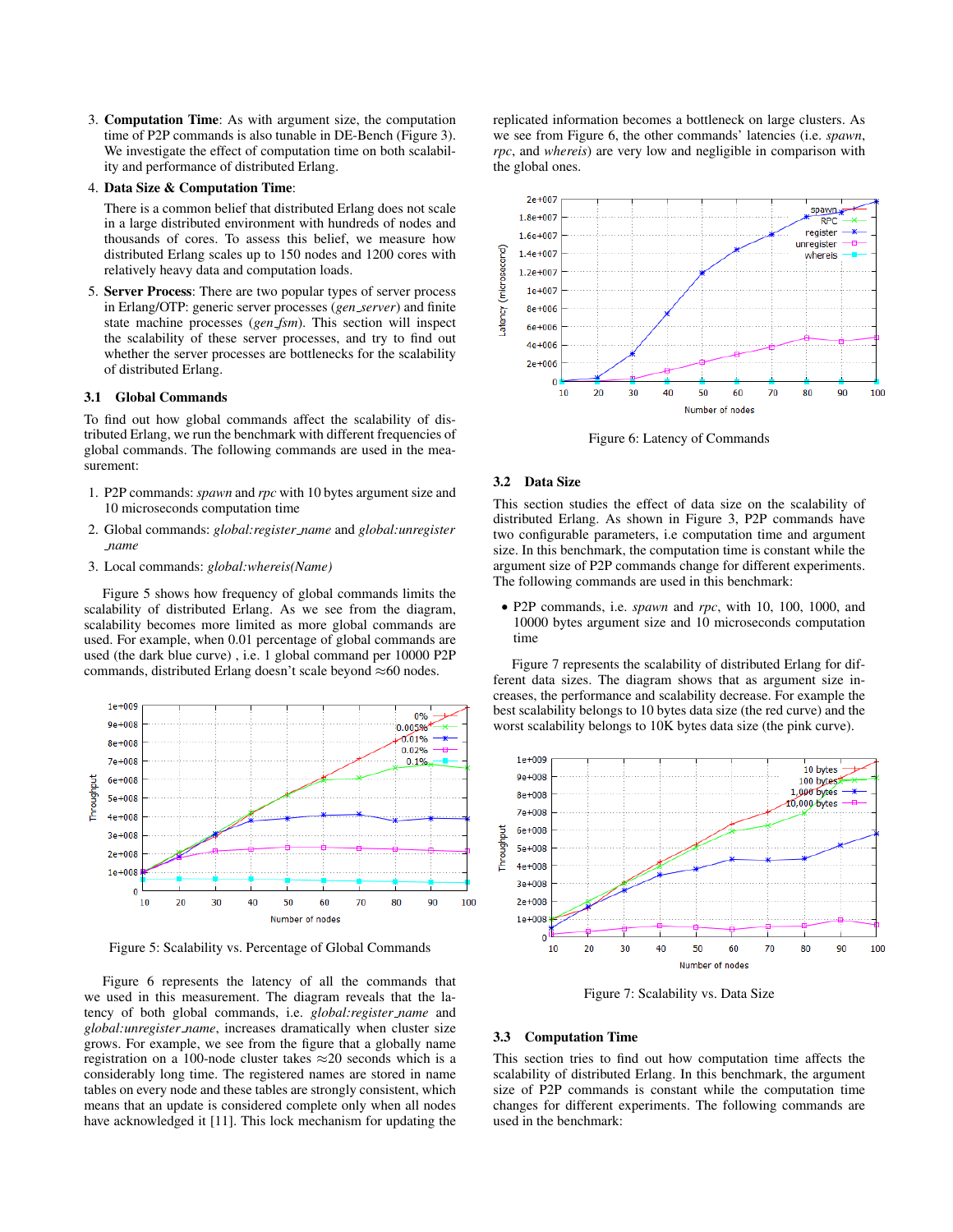• P2P commands, i.e. *spawn* and *rpc*, with 10 bytes argument size and 10, 1000, and 1000000 microseconds computation time.

Figure 8 represents the scalability of distributed Erlang for different computation times. The diagram shows that as we increase the computation time, performance and scalability degrade. The best scalability achieved for 10 microseconds computation time, and 1 second computation time shows the worst scalability. This is expected because for larger computation time, worker processes should wait longer for their response and consequently spend most of the time idly.



Figure 8: Scalability vs. Computation Time

#### 3.4 Data Size & Computation Time

Previously, we have seen the individual effects of data size and computation time on the scalability of distributed Erlang (Sections 3.2 and 3.3). In this section we aim to discover how distributed Erlang scales when both data size and computation time are relatively large.

The following commands are used in the benchmark:

• P2P commands, i.e. *spawn* and *rpc*, with 1000 bytes argument size and 1000 microseconds computation time.

We chose 1000 bytes for the argument size because it is a relatively large size for an inter-process communication. Also, running a non-tail recursive function for 1000 microseconds can be considered as a relatively computation-intensive function. Accessing more than 100 nodes on the Kalkyl cluster is difficult because it's a highly demanded and busy cluster. But we could run this benchmark up to 150 nodes and 1200 cores (8 cores per each node) to see how distributed Erlang scales on that size.

Figure 9 represents the benchmark results. As we see from the figure, distributed Erlang scales linearly up to 150 nodes under relatively heavy data and computation loads when no global command is made.

However, this doesn't mean that all P2P commands have the same scalability and performance. Figure 10 depicts the latency of *spawn* and *rpc* commands and it shows that the latency of *spawn* is much less in comparison with *rpc*. In the next section, we will discuss why *rpc* doesn't scale well.

#### 3.5 Server Process

Our experience with Riak 1.1.1 shows how an overloaded server process could limit the scalability of a distributed Erlang application [6]. This section investigates the scalability of two common server processes in Erlang/OTP: generic server processes (*gen server*) and finite state machine processes (*gen fsm*). As mentioned in Section 2.3, a server process call is a P2P command.



Figure 9: Scalability vs. Data Size & Computation Time



Figure 10: Latency of P2P commands

However, in this benchmark, we use all kinds of P2P commands, i.e. server process calls and non-server process calls such as *spawn* and *rpc*. Using all kinds of P2P commands makes us able to compare the scalability of server process calls with that of non-server process calls. The following commands are used in the benchmark:

- Non-server process P2P commands, i.e. *spawn* and *rpc*, with 10 bytes argument size and 1 microsecond computation time.
- Server process synchronous calls, i.e. *gen server* and *gen fsm*, with 10 bytes argument size and 1 microsecond computation time.

Figure 11 compares the scalability of distributed Erlang with different percentages of server process calls, i.e. 1% (red line), 50% (green line), and 100% (blue line). For example, when server process call is 1% (the red line), the other 99% of the calls are nonserver process, i.e. *spawn* and *rpc*.

We see from the figure that as more server calls are used, the scalability improves. For instance, the best scalability is achieved when all calls are server process (the blue line) and the worst scalability occurs when 1% of calls are server process calls (the red line).

We also depict the latency of each command individually to understand which commands' latency increase when the cluster size grows. Figures 12 and 13 present the latency of commands that we used in the benchmark for 1% and 50% of server process calls. As the figures show, the latency of *rpc* calls rises when cluster size grows. However, the latency of the other commands such as *spawn*, *gen server*, and *gen fsm* do not increase as cluster size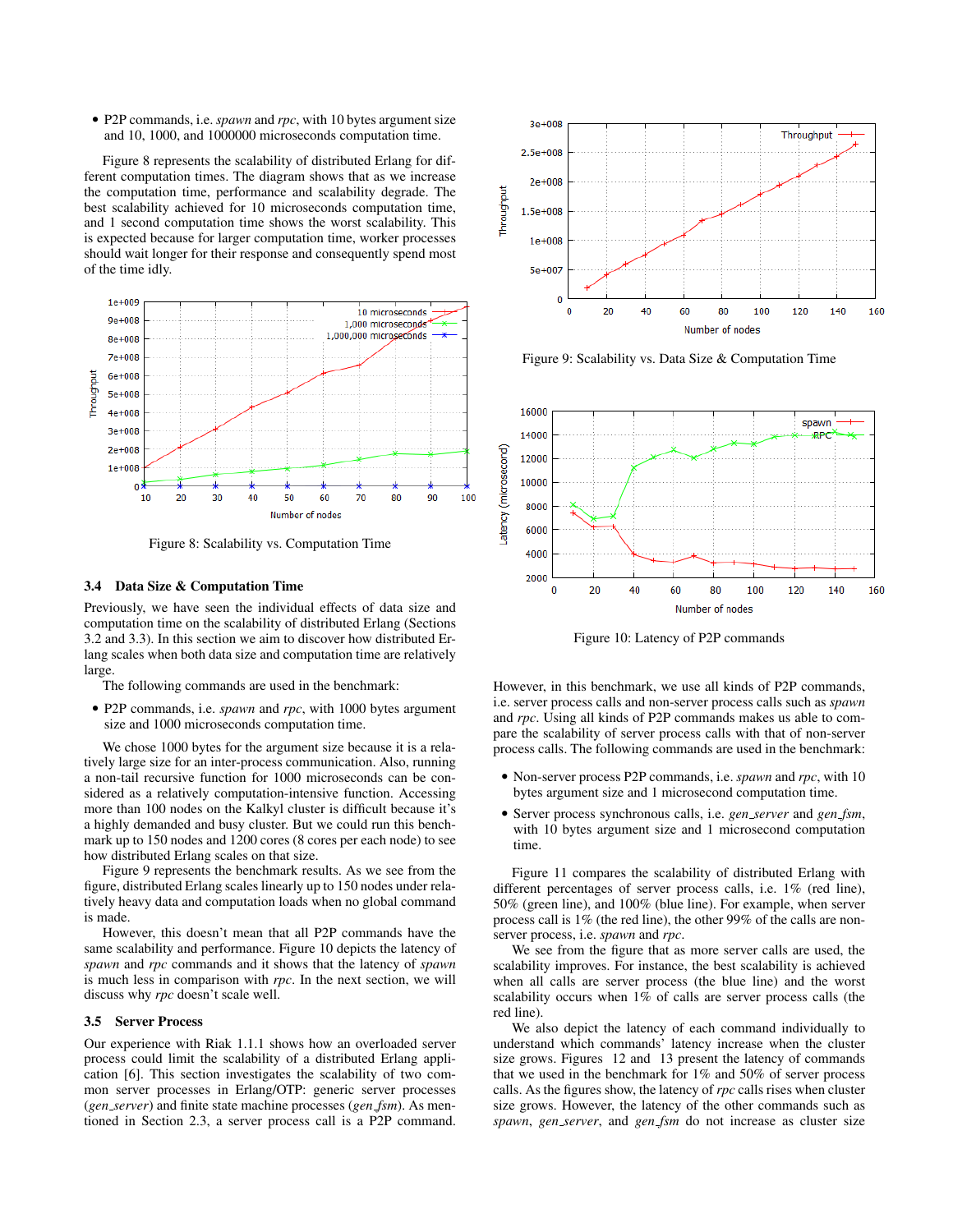grows. We see that server processes scale well if they are used properly, i.e. not becoming overloaded as we experienced for Riak 1.1.1 [6].

To find out why *rpc*'s latency increases as the cluster size grows, we need to know more about *rpc*. Figure 14 shows how an *rpc* call is handled in Erlang/OTP. There is a generic server process (gen server) on each Erlang node which is named *rex*. This process is responsible for receiving and handling all *rpc* requests that come to an Erlang node. After handling the request, generated results will be returned to the source node. In addition to user applications, *rpc* is also used by many built-in OTP modules, and so it can be overloaded as a shared service. In contrast with *rpc*, *spawn* is an asynchronous call and the request is handled by a newly-generated process on the target node. This feature makes *spawn* more scalable in comparison with *rpc*.

Alternatively, one also can implement one's own *gen server* process to handle incoming requests synchronously. This approach reduces the possibility of overloading the process, since one's application is the only client for that server process.



Figure 11: Scalability vs. Percentages of Server Process Calls



Figure 12: Latency of Commands for 1% Server Process Call

## 4. Conclusions and Future Works

This paper has investigated the scalability limits of distributed Erlang by employing DE-Bench. We have presented the design, implementation, and deployment of a scalable peer-to-peer benchmarking tool to measure the throughput and latency of distributed Erlang commands on a cluster of Erlang nodes.



Figure 13: Latency of Commands for 50% Server Process Call



Figure 14: *rpc* call in Erlang/OTP

We have demonstrated that global commands are bottlenecks for the scalability of distributed Erlang (Figure 5). In ongoing work we are developing techniques to improve this limitation [12].

We have also measured the scalability of distributed Erlang with a relatively large data and computation size. We observed from Figure 9 that distributed Erlang scales linearly up to 150 nodes when no global command is made. Our results reveal that the latency of *rpc* calls rises as cluster size grows (Figure 10). This shows that *spawn* scales much better than *rpc* and using *spawn* instead of *rpc* in the sake of scalability is advised. Moreover, we have shown that server processes scale well and they have the lowest latency among all P2P commands (Figures 11, 12, and 13).

As future work, we are currently developing other scalable benchmarking applications to run on a larger architecture (i.e. Blue Gene/Q system).

#### A. Code Availability

DE-Bench's source code and the deployment scripts are publicly available on GitHub at https://github.com/amirghaffari/DEbench.

#### Acknowledgments

This research has been supported by the European Union grant IST-2011-287510 RELEASE.

The computations were performed on resources provided by SNIC through Uppsala Multidisciplinary Center for Advanced Computational Science (UPPMAX) under Project p2012172.

I thank Phil Trinder and Kenneth MacKenzie from Glasgow University for their insightful comments.